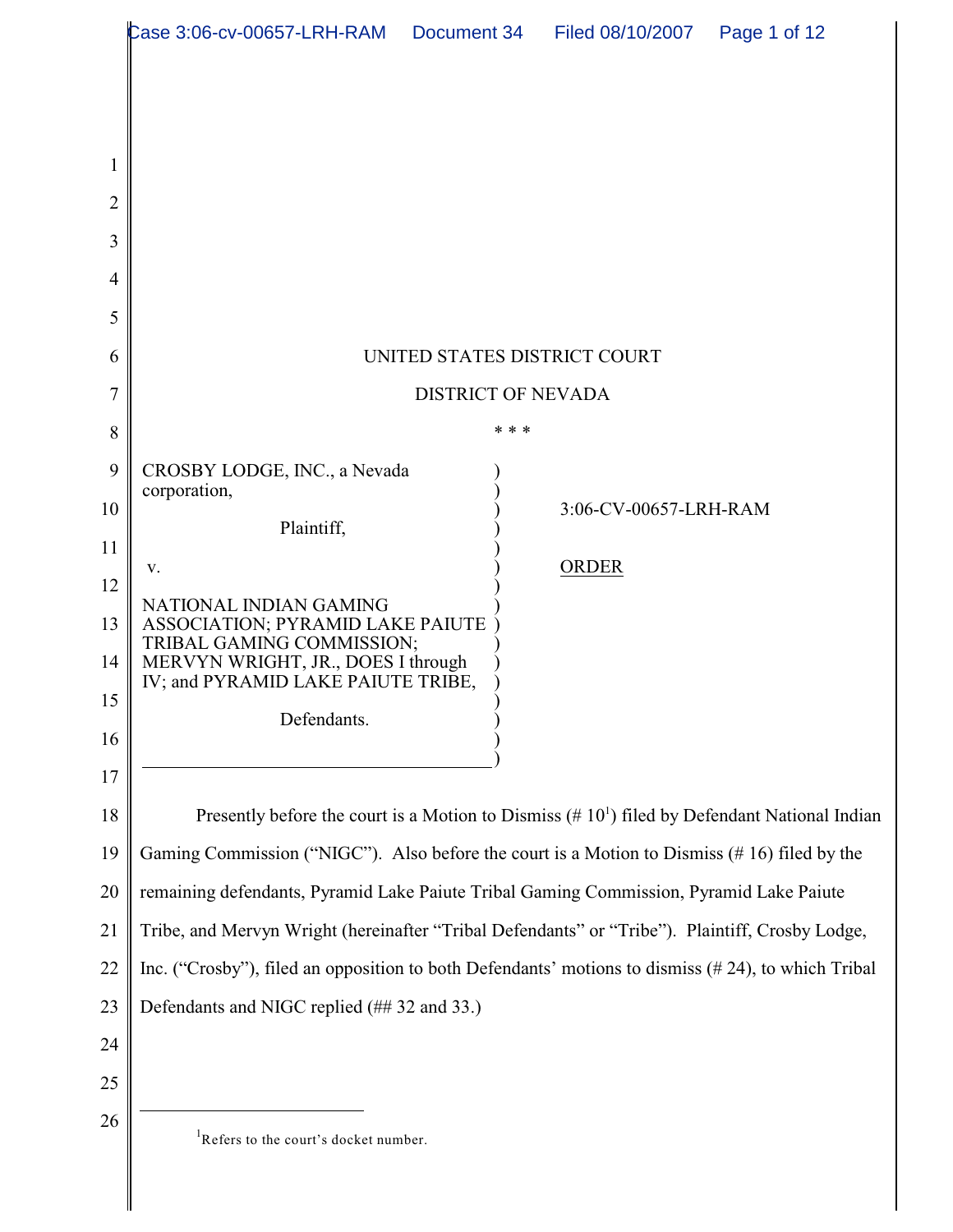#### **I. Factual Background**

1

2 3 4 5 6 7 8 9 10 Crosby is a Nevada corporation licensed as a Class  $III<sup>2</sup>$  gaming operation by the Pyramid Lake Paiute Tribe. (First Am. Compl. (#23)  $\P$  5, 27.) Crosby operates a business on the Paiute Lake Indian Reservation in Washoe County, Nevada. The business consists of, among other things, a convenience store, bar, and gas station, and also operates fifteen slot machines. *Id. ¶¶* 27-28. Tribal Defendants are demanding payment from Crosby in the amount of \$79,282 pursuant to 25 C.F.R. § 522.10(c), which was enacted by the NIGC pursuant to provisions of the Indian Gaming Regulatory Act ("IGRA"), 25 U.S.C. §§ 2701, et seq. (First Am. Compl. (# 23) ¶¶ 31, 36, 38.) 25 C.F.R. § 522.10(c) requires that "not less than 60 percent of the net revenues [from individually owned gaming operations on tribal lands] be income to the Tribe." 25 C.F.R.  $\S$  522.10(c).

11 12 13 14 15 16 17 18 19 20 21 22 Crosby requests declaratory and injunctive relief arguing that IGRA does not require that sixty percent of the net revenue from its operation be paid to the Tribe and that NIGC exceeded its statutory authority in adopting 25 C.F.R. § 522.10(c). (First Am. Compl.  $(\# 23)$  ¶ 42,46.) Crosby alleges, in the alternative, that if  $\S$  522.10(c) is a valid regulation and Crosby is required to pay sixty percent of its net revenues to the Tribe, the Tribal Defendants have nevertheless failed to comply with 25 U.S.C  $\S 2703(9)$  by improperly calculating the amount due under  $\S 552.10(c)$  by not deducting total gaming-related expenses from gross revenues. (First Am. Compl. (# 23) *¶* 49.) Crosby also alleges that Tribal Defendants have acted in excess of their authority in attempting to collect the sixty percent of net gaming revenue. *Id. ¶¶* 52, 54. Crosby also claims that it may setoff payments in excess of amounts actually required by IGRA against future payments Crosby is required to make under other tribal gaming ordinances and codes. *Id. ¶* 56. Crosby requests this court to declare that 25 C.F.R. § 522.10(c) is not required by IGRA and requests the court to

23

24

<sup>25</sup> <sup>2</sup> Class III gaming is defined as all forms of gaming that "are not class I gaming or class II gaming." 25 U.S.C. § 2703(8). Class III gaming includes parimutuel horse race wagering, lotteries, banking card games, slot machines, and all games with non-Indian origins. *Artichoke Joe's v. Norton,*216 F.Supp.2d 1084, 1092 (E.D. Cal. 2002).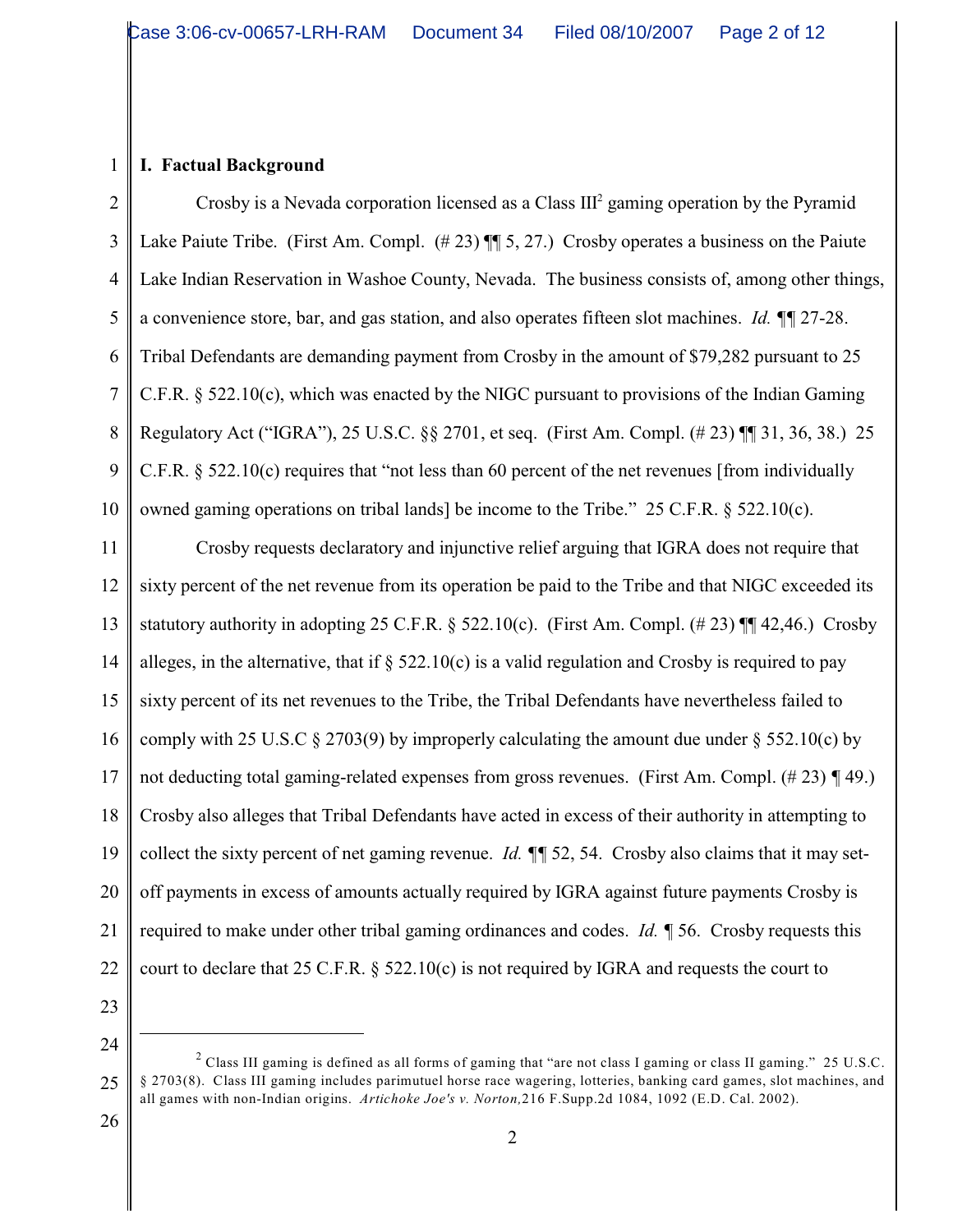1 2

3

4

5

permanently enjoin the Defendants from collecting the sixty percent of net revenues or otherwise enforcing the regulation. In the alternative, Crosby requests this court to declare, pursuant to 28 U.S.C. § 2201 and Federal Rule of Civil Procedure 57, that IGRA requires that total gaming related operating expenses must be deducted in any calculation of net revenues, and requests that the court order the Tribal Defendants to comply with that requirement. (First Am. Compl. (# 23) at 15.)

6 7 8 9 10 11 12 NIGC moves to dismiss Crosby's claims against it pursuant to Federal Rule of Civil Procedure 12(b)(1) for lack of subject matter jurisdiction. (NIGC Mot. to Dismiss (# 10) at 1-2.) NIGC argues that the court lacks jurisdiction because, among other reasons, no final agency action has been taken and the Administrative Procedure Act ("APA") only provides for judicial review of final agency actions, 5 U.S.C.  $\S$  704. (NIGC Mot. to Dismiss  $(\# 10)$  at 9; NIGC Reply  $(\# 33)$  at 3-4.) NIGC also argues that Crosby's facial challenge to  $\S$  552.10(c) is time-barred because the sixyear statute of limitations provided for in 28 U.S.C. § 2401 has run out. (NIGC Reply (# 33) at 2.)

13 14 15 16 17 18 Tribal Defendants move to dismiss Crosby's claims against them pursuant to Federal Rules of Civil Procedure 12(b)(1) and 12(b)7) for lack of subject matter jurisdiction and failure to join a necessary party under Rule 19. (Tribal Defs.' Mot. to Dismiss (# 16) at 2.) Tribal Defendants argue that this court lacks jurisdiction because they possess sovereign immunity from suit. *Id.* Hence, they also argue that the entire case must be dismissed because the Tribe is a necessary party to the suit. *Id.* at 5-6.

19 20 21 22 23 24 25 Tribal Defendants also argue that the case against them must be dismissed because IGRA does not provide for a private right of action to sue a Tribe or its officials for violations of IGRA. (Tribal Defs.' Mot. to Dismiss (# 16) at 5; Tribal Defs.' Reply in Support of Mot. to Dismiss (#32) at 4-8.) Tribal Defendants raise this motion pursuant to  $12(b)(1)$ , however, it should be raised pursuant to 12(b)(6) for failure to state a claim upon which relief can be granted. Accordingly, Tribal Defendants' motion will be construed as one raised under 12(b)(6) as it pertains to the issue of whether IGRA provides for the present lawsuit. *See* Fed. R. Civ. P. 12(b)(6).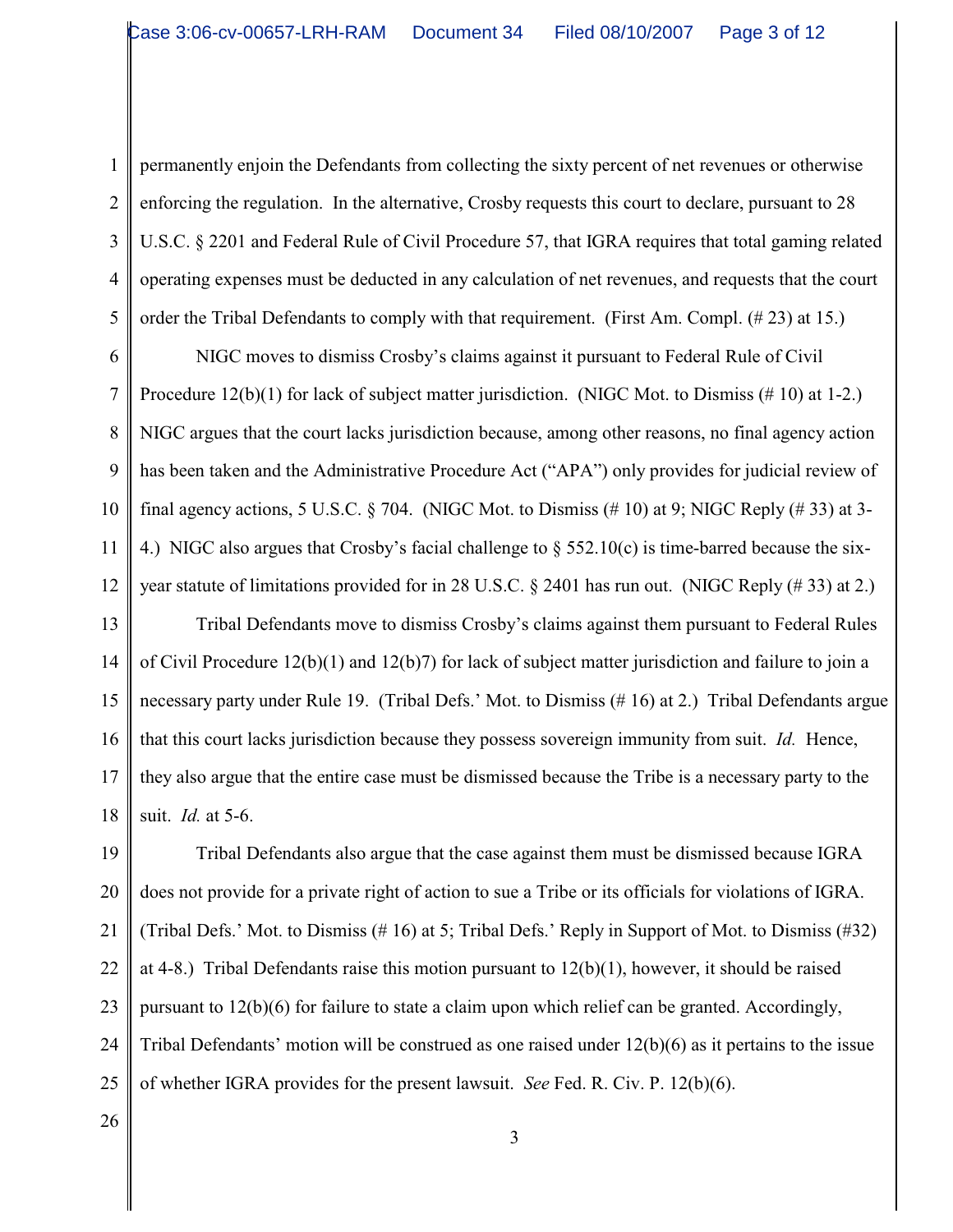#### **II. Legal Standard**

## 3 4

1

2

### **A. Subject Matter Jurisdiction**

5 6 Federal courts are courts of limited jurisdiction. *Owen Equip. & Erection Co. v. Kroger*, 473 U.S. 365, 374 (1978). "A federal court is presumed to lack jurisdiction in a particular case unless the contrary affirmatively appears." *Stock West, Inc. v. Confederated Tribes of the Colville Reservation*, 873 F.2d 1221, 1225 (9th Cir. 1989).

7 8 9 10 11 12 13 14 15 16 17 18 19 20 "In ruling on a challenge to subject matter jurisdiction, the district court is ordinarily free to hear evidence regarding jurisdiction and to rule on that issue prior to trial, resolving factual disputes where necessary." *Augustine*, 704 F.2d at 1077 (citing *Thornhill Publ'g Co. v. General Tel. Corp.*, 594 F.2d 730, 733 (9th Cir. 1979). When the court is faced with a factual attack on subject matter jurisdiction, "'[n]o presumptive truthfulness attaches to plaintiff's allegations, and the existence of disputed material facts will not preclude the trial court from evaluating for itself the merits of jurisdictional claims.'" *Thornhill Publ'g Co., Inc.*, 594 F.2d at 733 (quoting *Mortensen v. First Fed. Sav. & Loan Ass'n*, 549 F.2d 884, 891 (3rd Cir. 1977)). "However, where the jurisdictional issue and substantive issues are so intertwined that the question of jurisdiction is dependent on the resolution of factual issues going to the merits, the jurisdictional determination should await a determination of the relevant facts on either a motion going to the merits or at trial." *Augustine*, 704 F.2d at 1077. "[A]n action should not be dismissed for lack of jurisdiction without giving the plaintiff an opportunity to be heard unless it is clear the deficiency cannot be overcome by amendment." *May Dept. Store v. Graphic Process Co.*, 637 F.2d 1211, 1216 (9th Cir. 1980).

21

#### **B. Failure to State a Claim**

22 23 24 25 In considering "a motion to dismiss, all well-pleaded allegations of material fact are taken as true and construed in a light most favorable to the non-moving party." *Wyler Summit P'Ship v. Turner Broad. Sys., Inc.*, 135 F.3d 658, 661 (9th Cir. 1998) (citation omitted). However, a court does not necessarily assume the truth of legal conclusions merely because they are cast in the form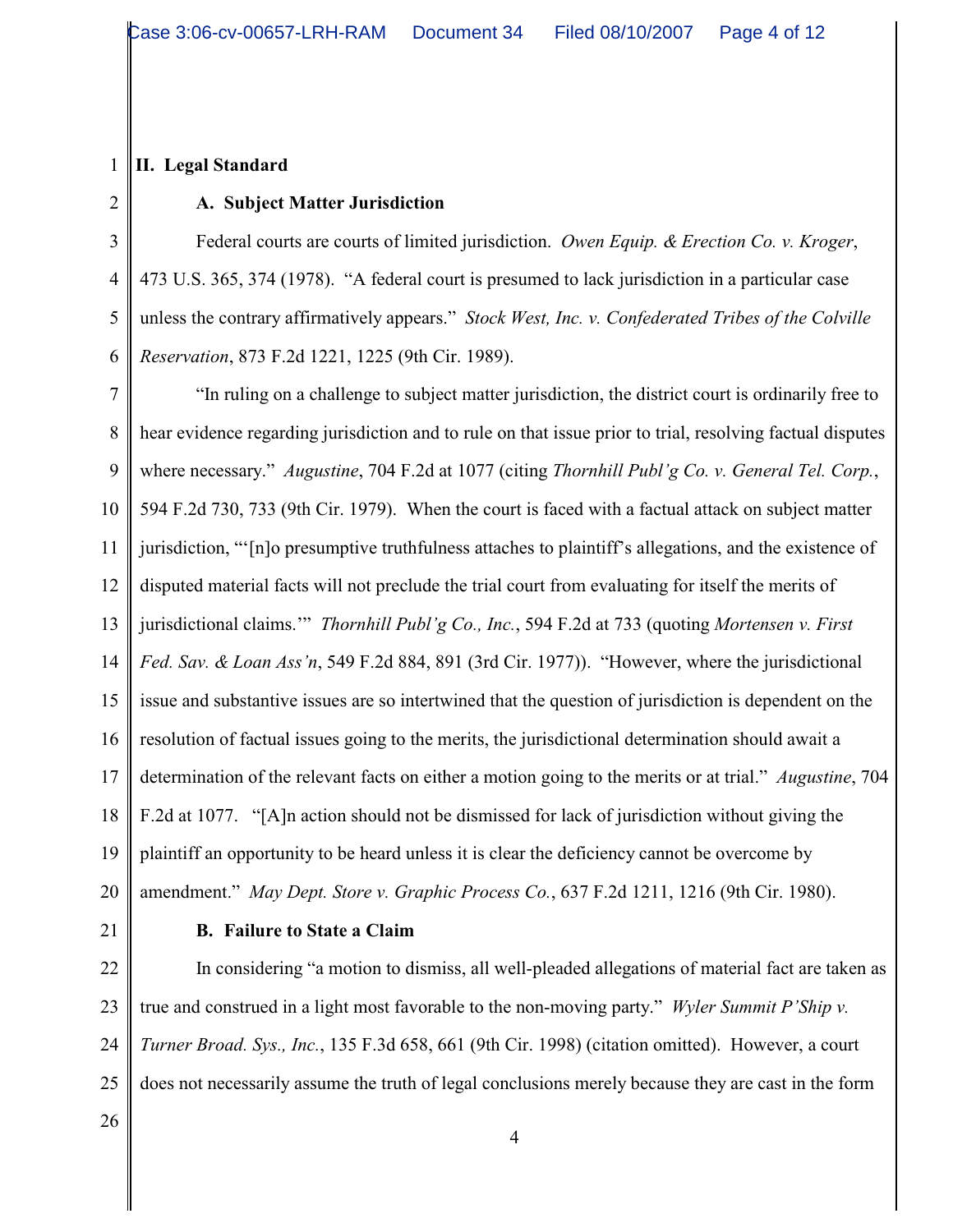2 of factual allegations in plaintiff's complaint. *See Clegg v. Cult Awareness Network*, 18 F.3d 752, 754-55 (9th Cir. 1994).

3 4 5 6 7 8 9 10 There is a strong presumption against dismissing an action for failure to state a claim. *See Gilligan v. Jamco Dev. Corp.*, 108 F.3d 246, 249 (9th Cir. 1997) (citation omitted). "The issue is not whether a plaintiff will ultimately prevail but whether [he] is entitled to offer evidence in support of the claims." *Scheuer v. Rhodes*, 416 U.S. 232, 236 (1974), *overruled on other grounds by Harlow v. Fitzgerald*, 457 U.S. 800, 807 (1982). Consequently, the court should not grant a motion to dismiss "for failure to state a claim unless it appears beyond doubt that the plaintiff can prove no set of facts in support of his claim which would entitle him to relief." *Conley v. Gibson*, 355 U.S. 41, 45-46 (1957); *see also Hicks v. Small*, 69 F.3d 967, 969 (9th Cir. 1995).

11 **III. Discussion**

1

12 13 14 15 16 17 18 Crosby's complaint raises two essential issues. First, Crosby asserts that the Tribal Defendants have failed to comply with 25 U.S.C. § 2703(9) by improperly calculating the amount due under  $\S 552.10(c)$  by not deducting total gaming-related expenses from gross revenues. (First Am. Compl. (#23) **[49.)** Second, Crosby asserts that IGRA does not require that sixty percent of the net revenue from its operation be paid to the Tribe and that NIGC exceeded its statutory authority in adopting 25 C.F.R. § 522.10(c) and requests related declaratory and injunctive relief pursuant to the APA. (First Am. Compl.  $(\# 23)$  ¶ 42,46.)

19 20 21 22 23 24 25 The court has examined the many issues and defenses raised by the parties and makes three findings that are dispositive of these motions. With regard to the first issue, the court finds that Tribal Defendants are immune from suit with regard to the specific subject matter of this dispute. The court also finds that no general private right of action against the Tribe or its officers and agencies exists under IGRA. Hence, Crosby's causes of action asserted against the Tribal Defendants must be dismissed. *See Santa Clara Pueblo v. Martinez*, 436 U.S. 49 (1978); *Hein v. Capitan Grande Band of Diegueno Mission Indians*, 201 F.3d 1256, 1258-60 (9th Cir. 2000).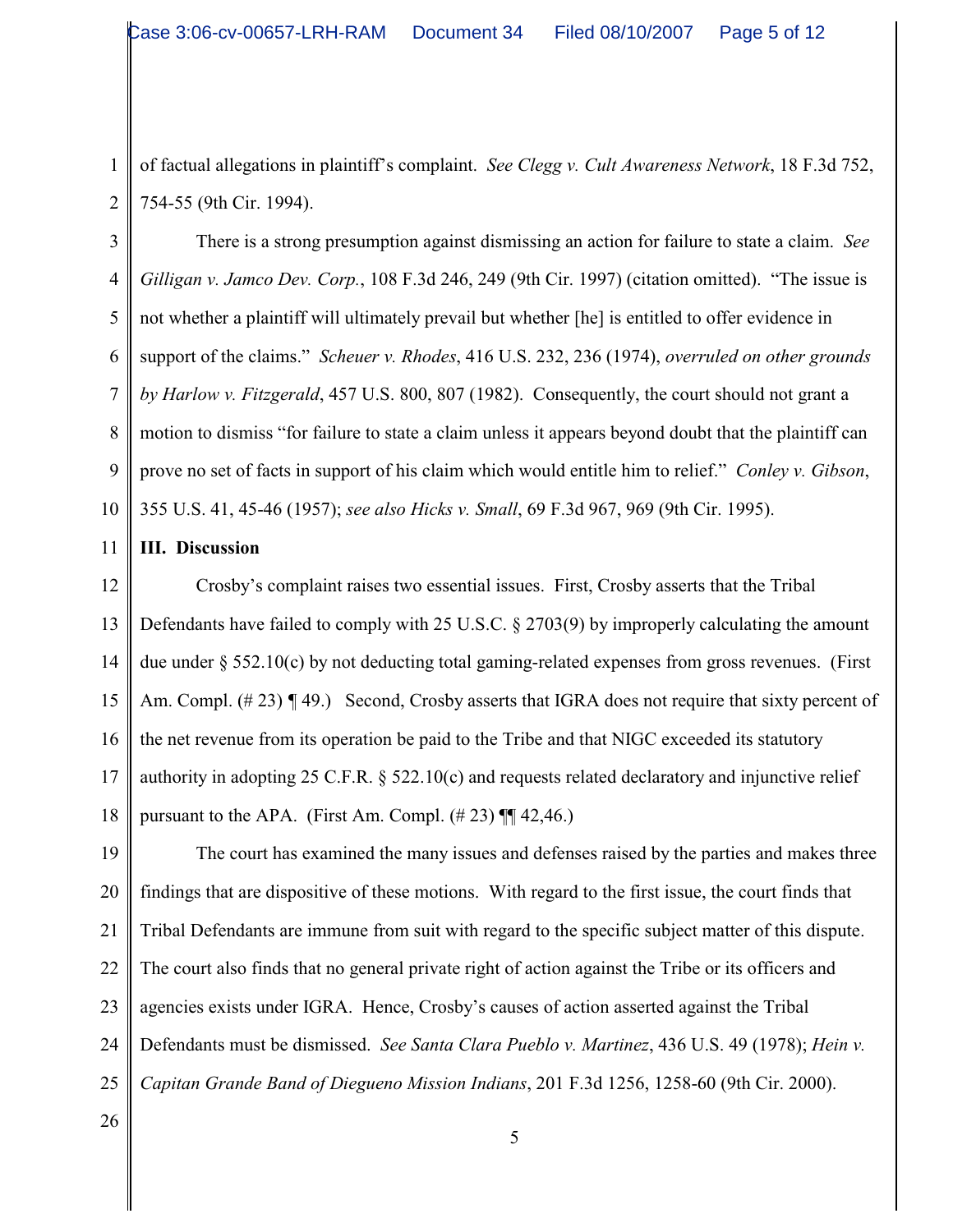1 2 3 4 5 6 7 8 9 10 11 12 13 14 15 16 17 18 With regard to Crosby's second issue, Crosby asserts that jurisdiction for the APA claim is based on 28 U.S.C. § 1331. (Compl. ¶ 1.) The court finds that it has jurisdiction over Crosby's claims against NIGC under the APA because here, as in virtually all cases brought under the APA, "subject only to preclusion-of-review statutes created by Congress," federal jurisdiction is provided by 28 U.S.C. § 1331. *Califano v. Sanders*, 430 U.S. 99 (1977); *Artichoke Joe's*, 216 F.Supp.2d n.41 (applying *Califano* and stating that a "district court always has jurisdiction to review federal administrative action under 28 U.S.C. § 1331"). Because IGRA does not contain a preclusion of review provision, the court has subject matter jurisdiction under 28 U.S.C. § 1331, and Crosby may assert a cause of action under the APA. The issues will be discussed separately herein. **A. Sovereign Immunity** Indian tribes have long been recognized to possess sovereign immunity. *Santa Clara Pueblo v. Martinez*, 436 U.S. 49, 58 (1978). As sovereign entities, Indian tribes may not be sued in federal court absent an unequivocal waiver of sovereign immunity or a Congressional grant of jurisdiction. *Id.*; *Marceau v. Blackfeet Housing Authority*, 455 F.3d 974, 978 (9th Cir. 2006). Furthermore, sovereign immunity extends to an Indian tribe's business activities as well as its governmental functions. *Kiowa Tribe v. Mfg. Techs., Inc.*, 523 U.S. 751, 757-60 (1998). An Indian tribe's waiver of sovereign immunity may not be implied; it must be express. *Allen v. Gold Country Casino*, 464 F.3d 1044, 1047 (9th Cir. 2006).

19 20 21 22 Hence, there must be a clear, express, and unequivocal waiver of the Tribe's sovereign immunity before a suit may be brought against it. *See Santa Clara Pueblo*, 436 U.S. at 58; *Allen* F.3d at 1047; *Marceau*, 455 F.3d at 978. However, the record does not indicate that the Tribe has waived its sovereign immunity in any manner.

23 24 25 Crosby asserts that by entering into a State gaming compact and licensing non-tribal class III gaming, the Tribe has waived sovereign immunity and asks the court to enjoin the Tribal Defendants, along with the NIGC, from attempting to collect the sixty-percent provided for by §

26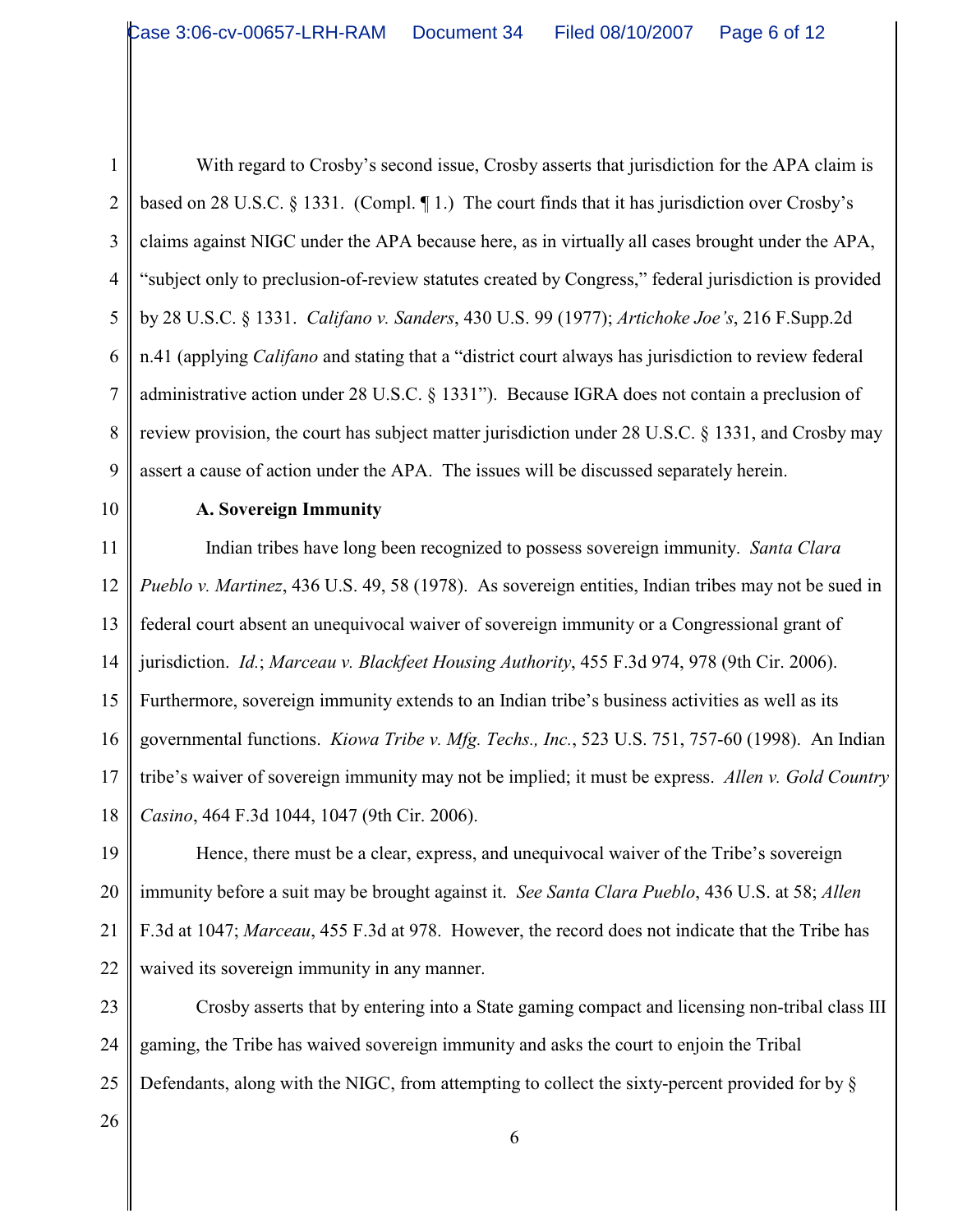1 2 3 4 552.10(c). To arrive at that conclusion, the court would have to imply a waiver of sovereign immunity from the Tribes conduct. However, the Ninth Circuit has made clear that the court is not permitted to imply a waiver of sovereign immunity. *Allen,* 464 F.3d at 1047; *Santa Clara Pueblo*, 436 U.S at 58 (explaining that a waiver of immunity "must be unequivocally expressed").

5 6 7 8 9 10 The court recognizes that this may leave Crosby without a non-Indian forum to pursue its claims against the Tribal Defendants. However, the Ninth Circuit has acknowledged this possibility and found it unavailing to the question of whether Tribes posses sovereign immunity from suit. *Makah Indian Tribe v. Verity*, 910 F.2d 555, 560 (9th Cir. 1990).<sup>3</sup> In fact, sovereign immunity may leave a party with no forum for its claims, but the Tribe is immune nonetheless*. Lomayaktewa v. Hathaway*, 520 F.2d 1324, 1326 (9th Cir. 1975), *cert. denied*, 425 U.S. 903 (1976).

11

#### **B. No Private Right of Action to enforce IGRA**

12 13 14 15 16 17 18 19 20 Alternatively, it is also well settled that Congress did not intend to provide for a private right of action to enforce IGRA. *Hein,* 201 F.3d at 1258-60 (no private right of action under IGRA); *Florida v. Seminole Tribe of Florida*, 181 F.3d 1237, 1245-50 (11th Cir. 1999); *Tamiami Partners v. Miccosukee Tribe of Indians*, 63 F.3d 1030, 1049 (11th Cir. 1995); *Artichoke Joe's v. Norton*, 216 F.Supp.2d 1084 (E.D. Cal. 2002). Crosby attempts to employ the doctrine set forth in *Ex Parte Young*, 209 U.S. 123 (1908), to suggest that, in the very least, Tribal officials are not immune from suit because they have in some way acted in excess of the authority given them by the Tribe or the IGRA. However, the record does not indicate that Tribal agencies and officials were doing anything other than acting on behalf of the Tribe in attempting to enforce a purportedly valid regulation that

21

<sup>22</sup> 23 24 25 26 Crosby cites the cases of *Ross v. Flandreau Santee Sioux Tribe*, 809 F.Supp. 738 (D. S.D. 1992) and *Maxam* 3 *v. Lower Sioux Indian Community of Minnesota*, 829 F.Supp. 277 (D. Minn. 1993) asserting that engaging in gaming pursuant to the IGRA constitutes an express waiver of a tribe's sovereign immunity. Those district courts reasoned, in summary, that allowing gaming under the IGRA while holding the tribes immune from suit for noncompliance with the IGRA "would make [the IGRA] a nullity." *Ross*, 809 F.Supp. at 281. This court recognizes there is some merit in this reasoning. However, this court has examined these cases and finds them to be incongruent with the Ninth Circuit's holdings in *Allen v. Gold Country Casino*, 464 F.3d 1044, 1047 (9th Cir. 2006) and many of the other precedent cases discussed herein that hold that a waiver of sovereign immunity should not be implied by a Tribe's conduct of gaming operations.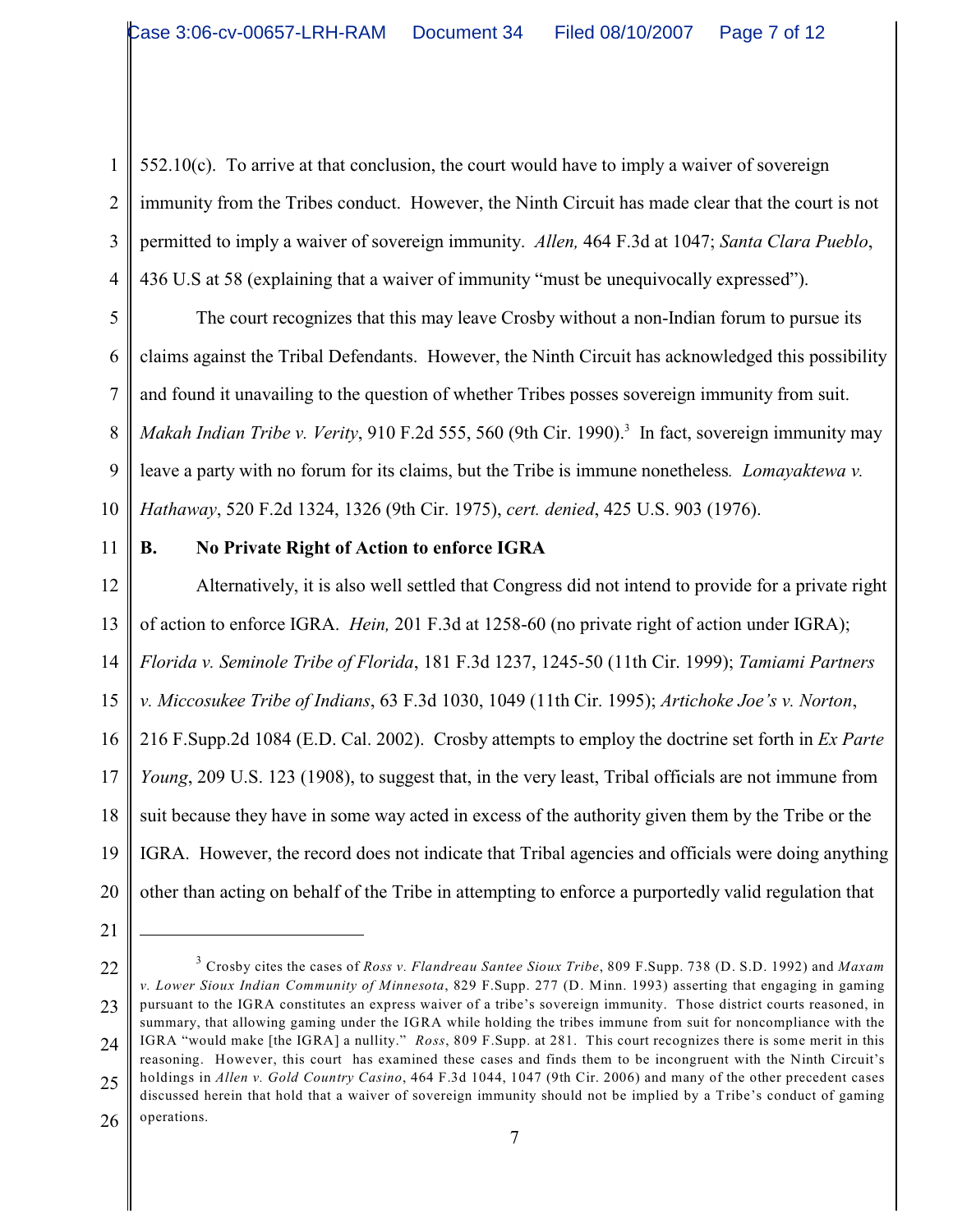1 2 3 4 5 6 7 the Tribe believed entitled it to a certain percentage of Crosby's gaming-related profits. Regardless, even if Tribal officials did exceed their authority, Crosby may not bring a private cause of action against Tribal Defendants for alleged non-compliance with IGRA. *Hein,* 201 F.3d at 1258-60. IGRA contemplates a multitude of specific causes of action that may be brought by specific entities or persons.<sup>4</sup> None of these provisions are applicable in this case. Accordingly, all claims against the Tribal Defendants shall be dismissed, and the Tribal Defendants shall be dismissed from this suit.

8

#### **C. Failure to Join an Indispensable Party**

9 10 11 12 13 14 15 16 17 18 Tribal Defendants assert that if they are dismissed from the suit, the case should be dismissed in its entirety pursuant to Rule 12(b)(7) for failure to join a necessary party. Rule 19(a) provides for joinder of a party if (1) in the party's absence complete relief cannot be accorded among those already parties, or (2) the party claims an interest relating to the subject of the action and is so situated that the disposition of the action in the person's absence may either (i) as a practical matter impair or impede the party's ability to protect that interest or (ii) leave any of the persons already parties subject to a substantial risk of incurring double, multiple, or otherwise inconsistent obligations by reason of the claimed interest. Fed. R. Civ. P. 19(a). Although the Tribe can claim a legal interest in this lawsuit and can be joined, they are not indispensable parties under Rule 19(b) because their legal interest can be adequately represented by the NIGC.

19 20 21 "As a practical matter, an absent party's ability to protect its interest will not be impaired by its absence from the suit where its interest will be adequately represented by existing parties to the suit." *Washington v. Daley*, 173 F.3d 1158, 1167 (9th Cir. 1999) (holding that Indian tribes were

22

23 24 25 <sup>4</sup> See Seminole Tribe, 181 F.3d at 1248 (listing causes of action created by IGRA including 25 U.S.C. §  $2710(d)(7)(A)(ii)$  (authorizing state or tribal suit to enjoin class III gaming conducted in violation of compact); 25 U.S.C. § 2710(d)(7)(A)(iii) (authorizing suit by Secretary of Interior to enforce procedures for conducting class III gaming); 25 U.S.C. § 2711(d) (authorizing tribal suit to compel Chairman of the NIGC either to approve or to disapprove management contract); 25 U.S.C. § 2713(a)(2), (b)(2) (creating right to hearing before NIGC regarding fine imposed or temporary closure ordered by Chairman); 25 U.S.C. §§ 2713(c), 2714 (authorizing appeal to district court of NIGC fines, permanent

26 closure orders, and certain other decisions)).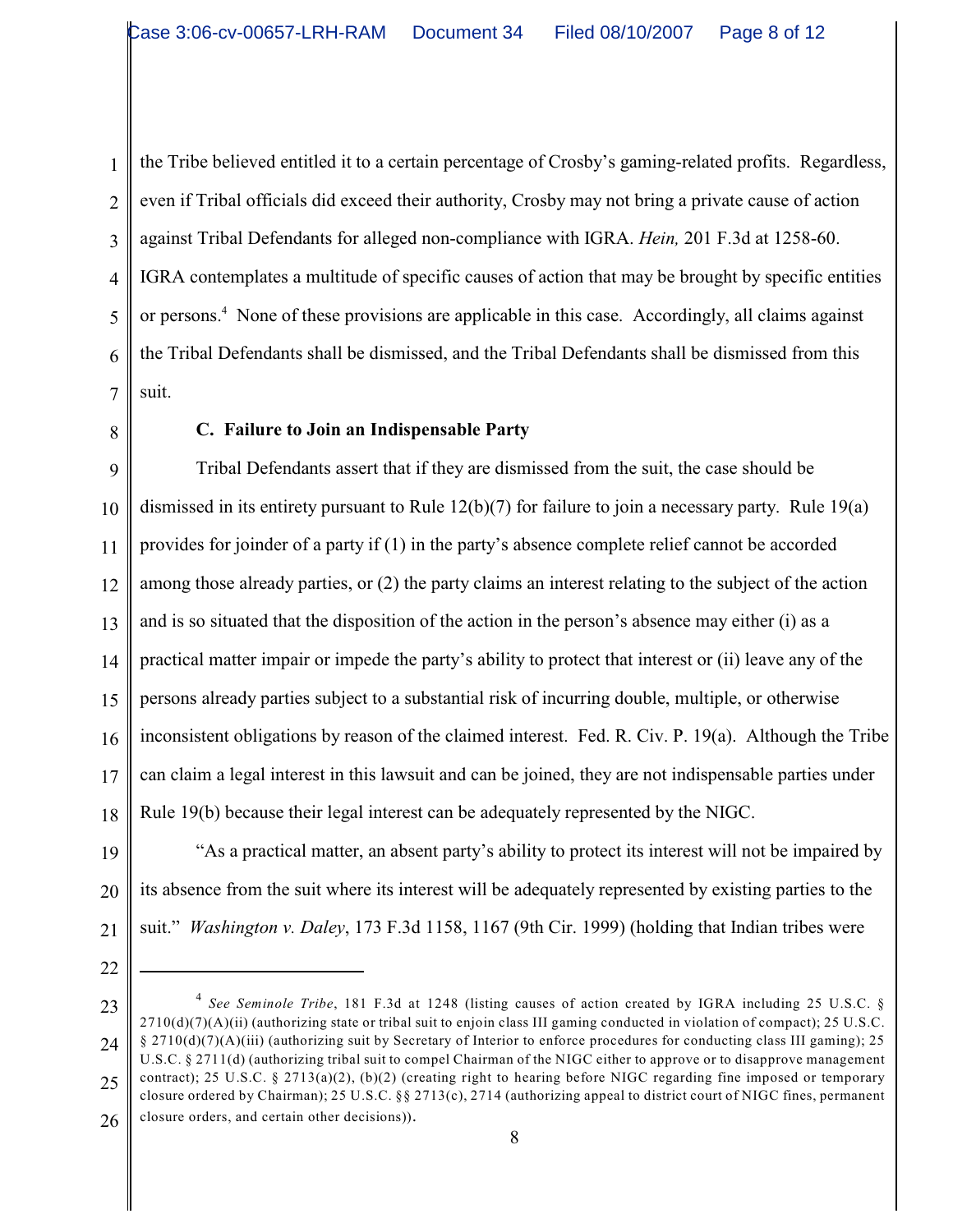1 2 3 4 5 6 7 8 9 10 11 12 13 14 15 not necessary parties where Government defendants would adequately represent the Tribes interests in the dispute). An existing party may adequately represent the interests of an absent party if (1) the present party will undoubtedly make all of the absent party's arguments, (2) the present party is capable and willing to make the absent party's arguments, and (3) the absent party would not offer any necessary elements that the present parties would neglect. *Shermoen v. United States*, 982 F.2d 1312, 1318 (9th Cir. 1992). In general, the United States' trust obligations to the Indian tribes, which the NIGC and the Secretary of the Interior have a statutory duty to protect, satisfies the representation criteria and allows it to adequately represent the absent Tribal Defendants' interests. *See* 25 U.S.C. §§ 2701 & 2706(a)(2) (a principal goal of Federal Indian policy is to promote tribal economic development, tribal self-sufficiency, and strong tribal government and the NIGC shall promulgate such regulations and guidelines as it deems appropriate to implement the provisions of IGRA to serve those goals.); *United States v. Eberhardt*, 789 F.2d 1354, 1360 (9th Cir. 1986) ("We hold that the general trust statutes in Title 25 do furnish Interior with broad authority to supervise and manage Indian affairs and property commensurate with the trust obligations of the United States.")

16 17 18 19 20 21 22 23 24 25 Tribal Defendants are not an indispensable party to Crosby's action against the NIGC because this court can grant complete relief between Crosby and NIGC with respect to that claim. Tribal Defendants do not allege a conflict between their interests and those of the NIGC and the record does not indicate that a conflict exists. *See Southwest Ctr. for Biological Diversity v. Babbitt*, 150 F.3d 1152, 1154 (9th Cir. 1998). Though the Tribal Defendants have an interest that is the subject matter of that claim, NIGC is prepared to represent the Tribe's interest as well as the Government's interests with respect to that claim. *See Hein*, 201 F.3d at1261-62; *Artichoke Joe's,* 216 F.Supp.2d at 1114. Tribal Defendants are not, pursuant to Rule 19, an indispensable party with respect to this cause of action.  $\setminus$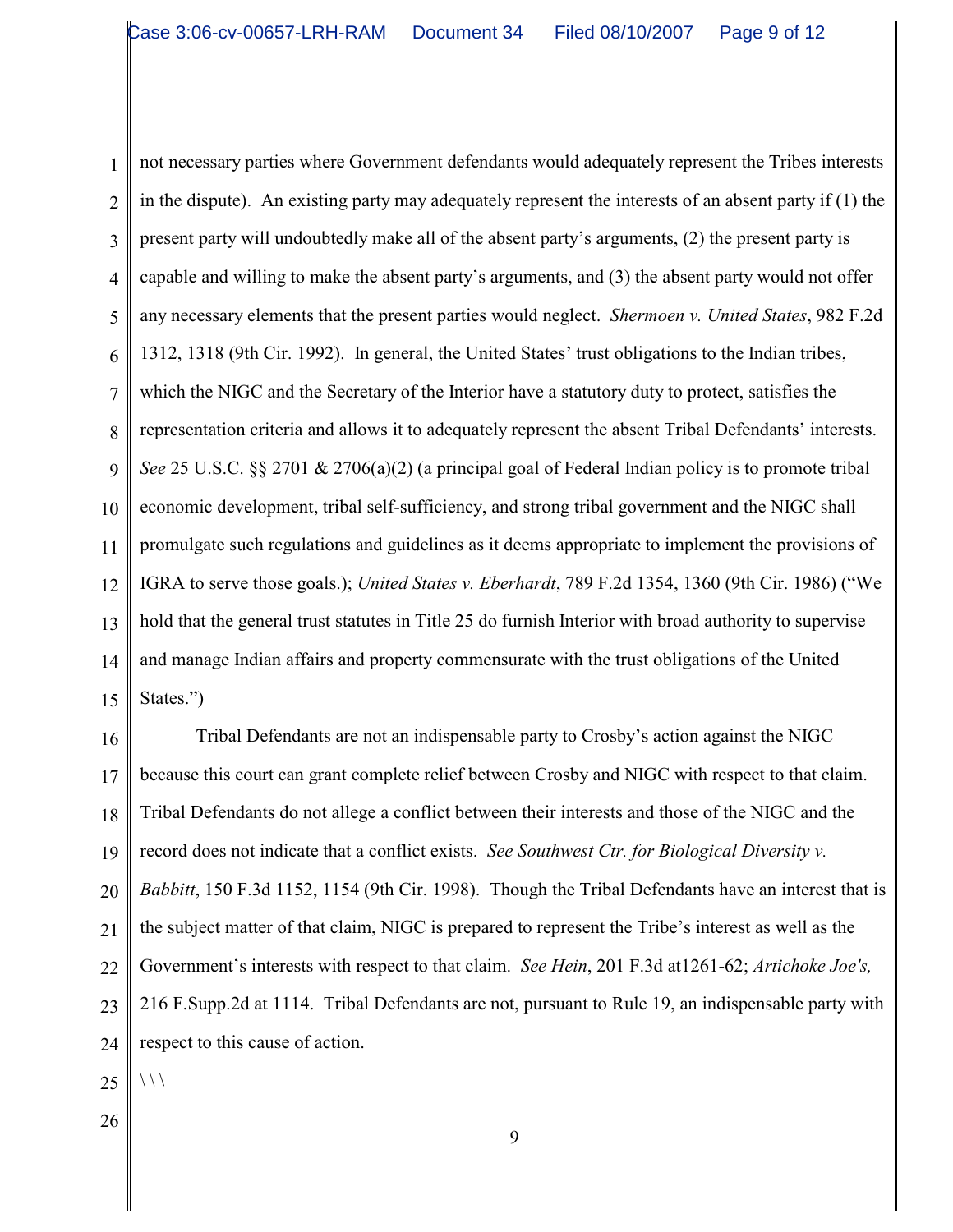# 1

#### **D. Judicial Review Pursuant to the Administrative Procedure Act**

2 3 4 5 6 7 8 9 10 11 12 13 14 15 16 17 18 Crosby challenges NIGC's adoption of a regulation as beyond the authority granted them by IGRA pursuant to the APA, and requests declaratory and injunctive relief. (First Am. Compl. (# 23) ¶42.) NIGC argues that the court lacks jurisdiction because, among other reasons, no final agency action has been taken. (NIGC Mot. to Dismiss  $(\# 10)$  at 9; NIGC Reply  $(\# 33)$  at 3-4.) However, there is nothing in the relevant structure of IGRA and the NIGC cites no authority to suggest that Congress intended to preclude the type of APA review sought here. Further, the Ninth Circuit has recognized that an APA claim against NIGC is available in the absence of a private cause of action under IGRA. *Hein*, 201 F.3d at 1260-61 (tribe lacked private right of action under IGRA but could proceed under APA); *Oregon Natural Res. Council v. United States Forest Serv.*, 834 F.2d 842, 851 (9th Cir.1987) ("an implied private right of action under a violated statute is not a necessary predicate to a right of action under the APA"); *Rapid Transit Advocates, Inc. v. Southern California Rapid Transit Dist.*, 752 F.2d 373, 377 (9th Cir. 1985). This is a predictable outcome because there is a strong presumption that Congress intended judicial review of agency action under the APA despite the fact that courts presume that Congress does not intend implied private rights of action. *Japan Whaling Ass'n v. American Cetacean Soc'y*, 478 U.S. 221, 230 n.4 (1986) (noting that right of action is available under the APA "absent some clear and convincing evidence of legislative intent to preclude review").

19 20 21 22 23 24 25 To obtain judicial review under the APA, Crosby must challenge a final agency action. *See* 5 U.S.C. § 704; *Lujan v. Nat'l Wildlife Fed'n,* 497 U.S. 871, 882,(1990); *Ukiah Valley Med. Ctr. v. FTC*, 911 F.2d 261, 264 n.1 (9th Cir. 1990) ("finality is. . . a jurisdictional requirement"). For an agency action to be final, the action must (1) "mark the consummation of the agency's decisionmaking process" and (2) "be one by which rights or obligations have been determined, or from which legal consequences will flow." *Bennett v. Spear*, 520 U.S. 154, 178 (1997). "The core question is whether the agency has completed its decisionmaking process, and whether the result of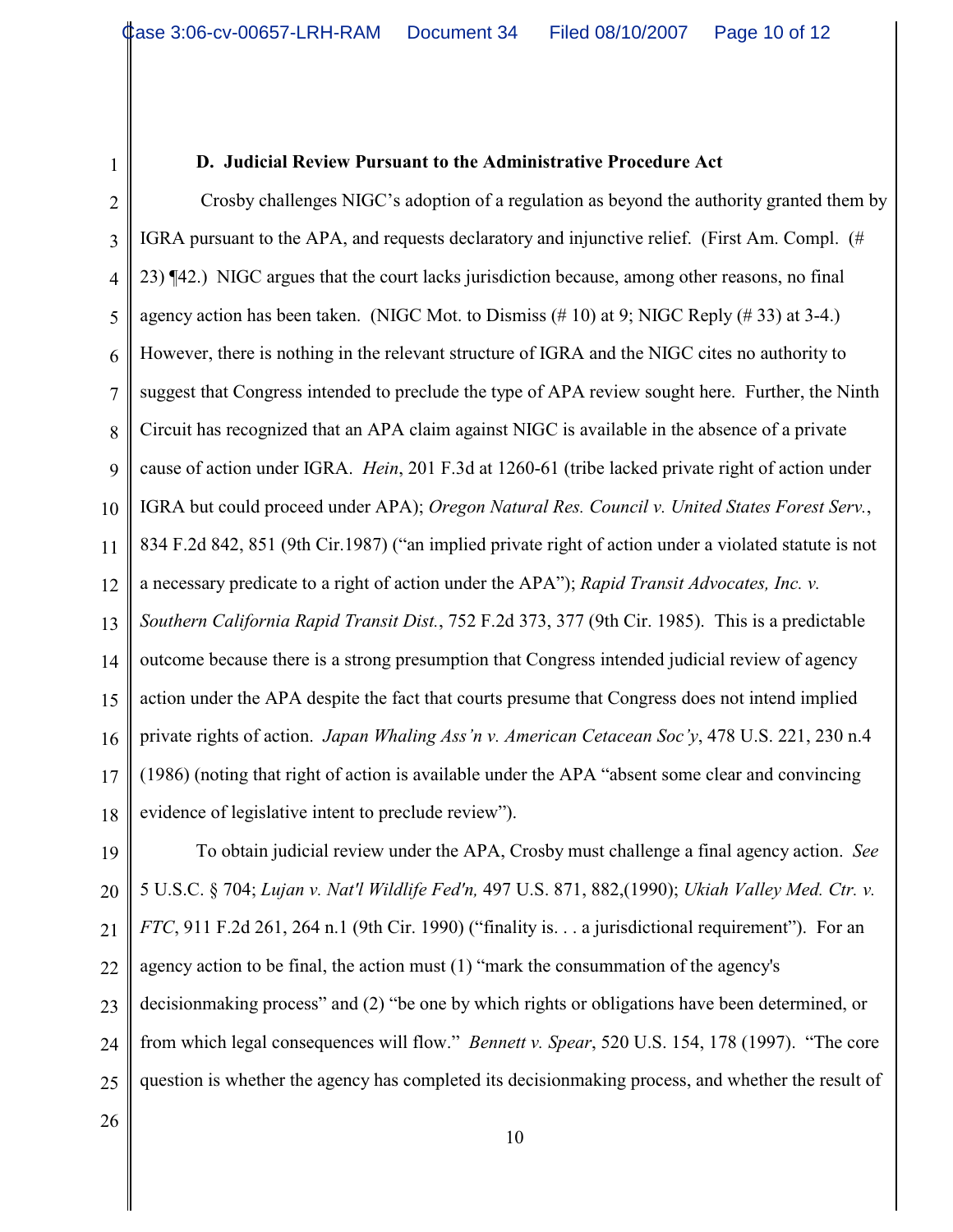2 3 that process is one that will directly affect the parties." *Franklin v. Massachusetts*, 505 U.S. 788, 797 (1992); *Indus. Customers of NW Utils. v. Bonneville Power Admin.*, 408 F.3d 638, 646 (9th Cir. 2005).

4 5 6 7 8 9 10 11 12 13 14 15 16 17 18 19 20 21 22 "The finality element must be interpreted in a pragmatic and flexible manner." *Oregon Natural Desert Ass'n v. U.S. Forest Service*, 465 F.3d 977, 982 (9th Cir. 2006) (quoting *Oregon Natural Res. Council v. Harrell*, 52 F.3d 1499, 1504 (9th Cir.1995)). Crosby asserts that 25 C.F.R. § 522.10(c) constitutes a final agency action. The court agrees that NIGC's enacting of 25 C.F.R. § 522.10(c) pursuant to IGRA constituted the "consummation of the agency's decisionmaking process." *See Abbott Laboratories v. Gardner*, 387 U.S. 136 (1967); *Toilet Goods Ass'n, Inc. v. Gardner*, 387 U.S. 158 (1967); *cf. Gardner v. Toilet Goods Ass'n, Inc.,* 387 U.S. 167 (1967). Crosby's claim that the regulation somehow does not comport with congressional intent is a claim that is fit for judicial review by this court because it raises a purely legal question. *Abbott*, 387 U.S. at 149. Whether NIGC has exceeded its rulemaking authority can be answered based on the Congressional record because Congress has stated its intent in the hearings and debate surrounding passage of the IGRA. *Id.* Those records will form the basis of this court's decision. *Id.* Further, the parties cite no evidence that NIGC contemplates further administrative proceedings or that it intends to modify the regulation. *Id.* The regulation is also definitive and currently effective. *Id.* at 152. The regulation is not only one in which Crosby's "rights or obligations [as the operator of a class III gaming facility on tribal land] have been determined," but also a final decision in which "legal consequences will flow." *Bennett v. Spear*, 520 U.S. 154, 178 (1997); *Oregon Natural Desert Ass'n*, 465 F.3d at 982. Hence, 25 C.F.R. § 522.10(c) is a final agency action with respect to 5 U.S.C. § 704, and this court has jurisdiction to review the agency action.

23

1

#### **E. Statute of Limitations**

24 25 Nevertheless, NIGC also argues that Crosby's claim is time-barred pursuant to 28 U.S.C. § 2401, which provides that "every civil action commenced against the United States shall be barred